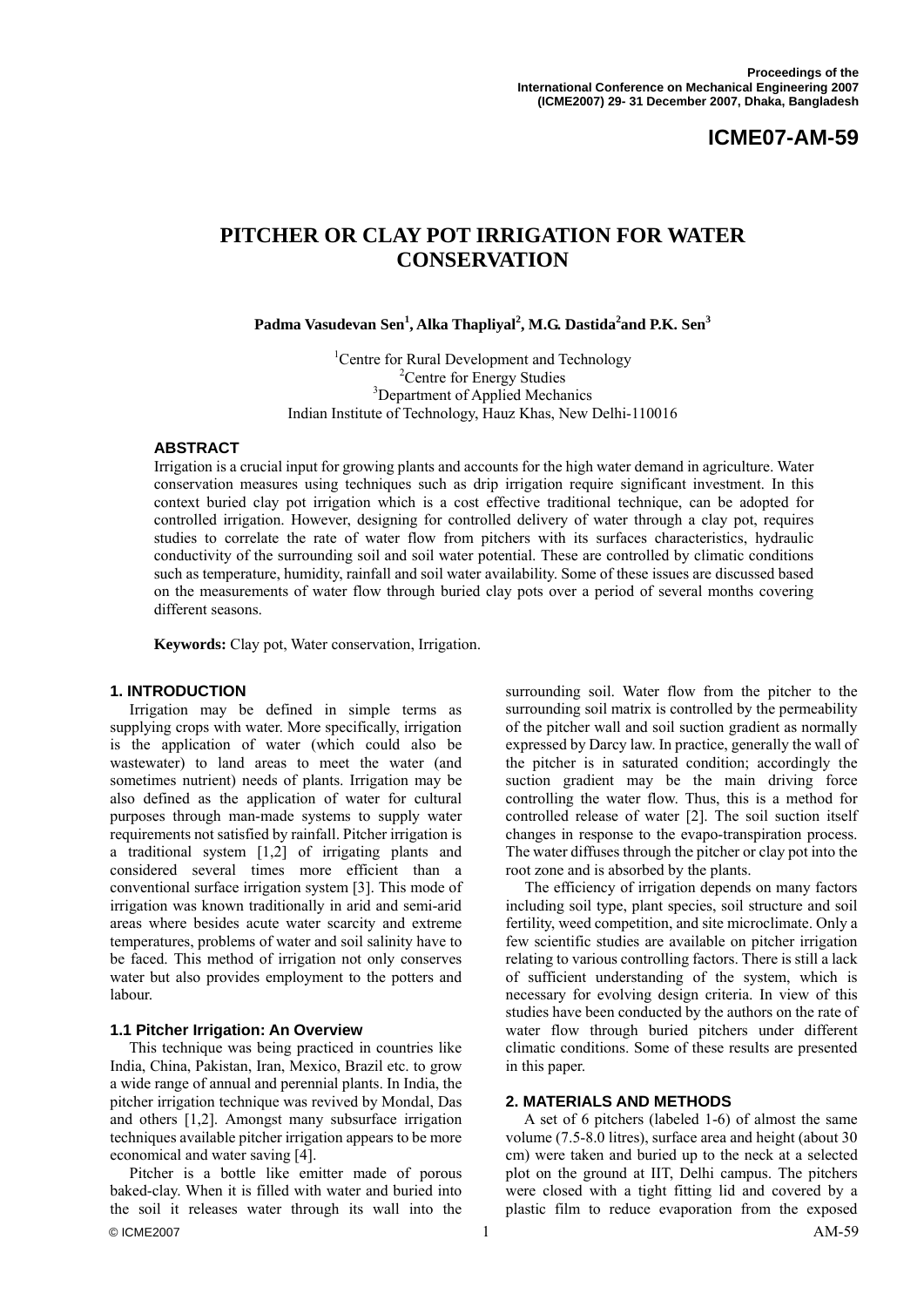mouth of the pot (fig. 1). The water level was kept just below the neck and marked. The distance between the pitchers was 3 feet. There were two contiguous experimental plots (fig. 2). Plot I was 25 feet away from plot II. The experimental plot I housed pitchers 1-4 while the experimental plot II had pitchers 5 and 6. The experimental plots or the area did not have any other water source. One sapling each of plant *Tabernaemontana divaricata* (locally known as *Chandani*) was planted near each pitcher. The amount of water released from the pitcher was noted by measuring the volume required to fill the pitcher up to the marked level at the neck. The 24 hr average temperature and humidity was noted on daily basis from local meteorological data over the period, January to September 07.



Fig 1: Schematic diagram of buried pitcher/clay pot

#### EXPERIMENTAL PLOT I

Pitcher 1 Pitcher 2 Pitcher 3 Pitcher 4



EXPERIMENTAL PLOT II



Fig 2: Relative location of pitchers

## **3. RESULTS AND DISCUSSION**

 The variation in the volume of water diffusing through the pitchers (1 to 6) with *monthly* average of temperature (T) and the relative humidity (H) over a period of 9 months (from Jan 07 till Sep 07) covering different climatic variations is shown in fig 3, fig.4 and fig. 5. T and H are shown by bars. In the same figure the line diagram depicts volume of water flow (scale indicated on the y axis to the right).



Fig 3: Effect of temperature and relative humidity on average diffusion of water through pitcher 1 and pitcher 4 (ml/day) from Jan-Sep, 07



Fig 4: Effect of temperature and relative humidity on average diffusion of water through pitcher 2 and pitcher3 (ml/day) from Jan-Sep, 07



Fig 5.Effect of temperature and relative humidity on average diffusion of water through pitcher 5 and pitcher 6 (ml/day) from Jan-Sep, 07

 From the above figures it is observed that the variations in the water flow rate over the months follow almost the same pattern for all the pots, however, the actual volume of water flow through pitchers differs significantly. Pitcher 1 allowed the highest flow followed by decrease in flow in the order 1>4> 5≈6>3≈2. The maximum water flow through the pots 2 and 3 was almost 4 times lower as compared to the flow through pitcher1. It may be noted that the pots were placed in the same locality and had almost the same volume, height and surface area. Since the climatic factors also remain the same for the pitchers, the variation of water diffused could be attributed to the soil porosity in the vicinity and pitcher porosity.

Further the period between January to September may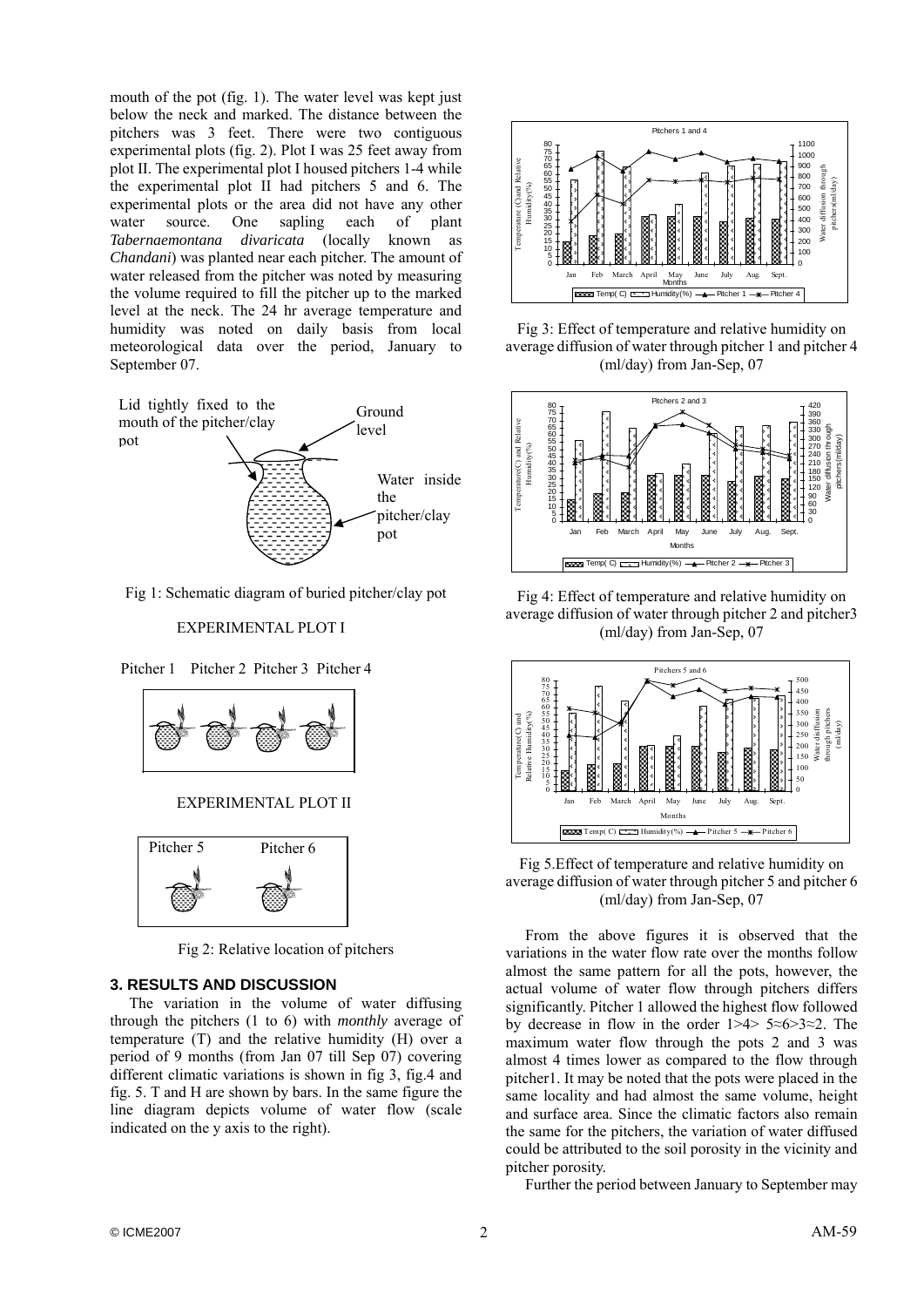be divided into 3 categories based on average temperature and humidity over this period. The water diffusion in the three periods (Jan-March, April- May and June-Sep, 07) is shown in table 1.

Table 1: Average volume of water diffusion through the pitchers (ml/day)

|                                | T               | Н   | <b>P1</b> | P <sub>2</sub>              | P <sub>3</sub> | <b>P4</b>    | P <sub>5</sub> | P6             |
|--------------------------------|-----------------|-----|-----------|-----------------------------|----------------|--------------|----------------|----------------|
|                                | $({}^{\circ}C)$ | (%) |           |                             |                |              |                |                |
| $Jan-$                         | 18              | 66  | 90        | 23                          | 21             | 46           | 26             | 34             |
| March                          |                 |     | 8         |                             | 7              | 2            | 8              | 4              |
| , 07                           |                 |     |           |                             |                |              |                |                |
| April-                         | 32              | 37  | 10        | 35                          | 37             | 77           | 46             | 49             |
| May,                           |                 |     | 01        | 2                           | 6              | 4            | 2              | $\overline{0}$ |
| 07                             |                 |     |           |                             |                |              |                |                |
| June-                          | 30              | 49  | 96        | 26                          | 28             | 76           | 42             | 47             |
| Sept.,                         |                 |     | 9         | 6                           | 5              | 4            | 5              | 3              |
| 07                             |                 |     |           |                             |                |              |                |                |
| $\mathbf{r}$<br>$\overline{a}$ | $\sim$          |     | $\sim$    | <b>TT</b><br>$\overline{a}$ |                | $\mathbf{1}$ | $\cdots$       | $\mathbf{r}$   |

 $T$  – Average temperature;  $H$  – Average humidity; P – Pitcher

 January to March is the period with low temperature and high humidity. As compared to this April to May is marked by increase in temperature and decrease in humidity. June to September is the period with lower temperature and higher humidity as compared to April to May, but higher temperature and lower humidity as compared to Jan. to March.

 From the above table it is evident that the maximum water diffusion is observed during April and May in all the pots which is the period with high temperature and low humidity followed by the period from June to September. The flow during January to March was the least, when the temperature was low with relatively high humidity. Since in the present study, the pots were completely buried inside the ground and covered with a plastic film held tightly, direct evaporation from the pot into air may be considered to be negligible. Hence, the factors that contribute to the water diffusion into the soil would be mainly soil water tension which in turn is governed by the atmospheric temperature and humidity. This is reflected by our data.

 When there is a significant amount of rain the soil can get saturated to *field capacity*. Hence it is of interest to record the rain events and observe its impact on water release pattern. Fig. 6, 7 and 8 show the variation of water diffusion through the pitcher/clay pots to the soil in the months (Feb., March and June) when rain events occurred.



Fig 6: Water diffusion through the different pitchers in the month of February, 2007



Fig 7: Water diffusion through the different pitchers in the month of March, 2007



Fig 8: Water diffusion through the different pitchers in the month of June, 2007

 It is evident form the fig. 6, fig. 7 and fig. 8 that during every rain event when the wall of the pitcher and the soil pores are both in saturated condition; there is a dip in the water diffusion through the pitcher walls. The actual volume of water released through the different pitchers during rainy days is shown in table 2.



Fig 9. Water diffusion after subtracting the minimum value of flow for the month of February, 07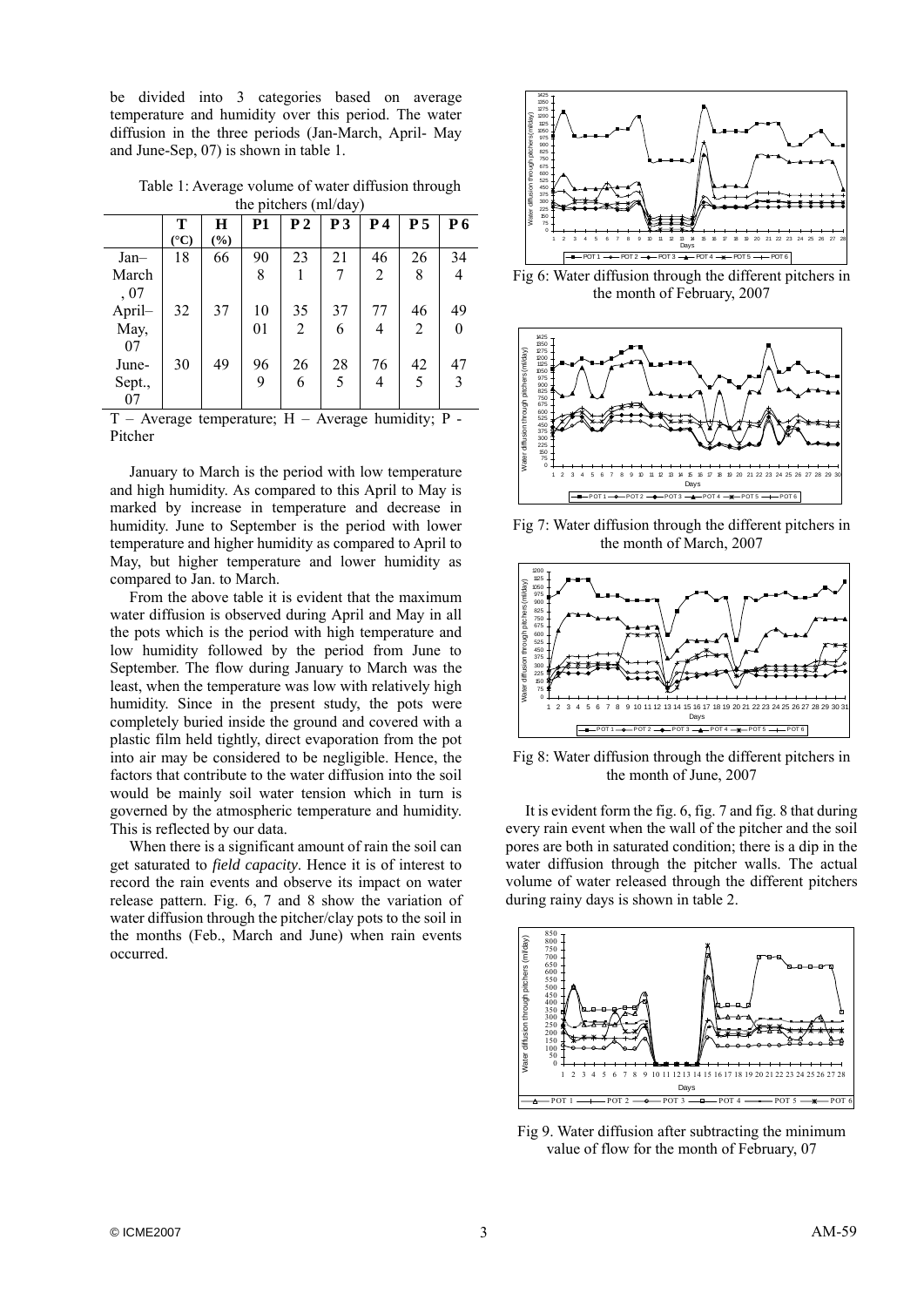| Dat              | <b>Pitc</b> | <b>Pitc</b> | <b>Pitc</b> | Pitc  | <b>Pitc</b> | <b>Pitc</b> |
|------------------|-------------|-------------|-------------|-------|-------------|-------------|
| <b>es</b>        | her 1       | her 2       | her 3       | her 4 | her 5       | her 6       |
| <b>February</b>  |             |             |             |       |             |             |
| $10^{\text{th}}$ | 740         | 92          | 126         | 155   | 70          | 20          |
| $11^{th}$        | 740         | 92          | 126         | 155   | 70          | 20          |
| $12^{th}$        | 740         | 92          | 126         | 155   | 70          | 20          |
| $13^{th}$        | 740         | 92          | 126         | 155   | 70          | 20          |
| March            |             |             |             |       |             |             |
| $13^{\text{th}}$ | 600         | 100         | 100         | 380   | 70          | 140         |
| 20 <sup>th</sup> | 550         | 100         | 260         | 280   | 210         | 210         |
| June             |             |             |             |       |             |             |
| 17 <sup>th</sup> | 875         | 190         | 210         | 430   | 260         | 500         |
| 20 <sup>th</sup> | 875         | 210         | 225         | 430   | 260         | 430         |

Table 2: Variation in water (ml) diffusion through the pitchers during rain events

 From these data it is evident that in the month of February, during a rain event, all the pitchers (1-6) showed a dip in the water flow with respect to their maximum. The minimum flow came down to 70-155ml/day except for the pitcher 1 that registered a flow rate of 740 ml/day in February and a minimum of 550ml/day in March. The minimum flow thus recorded was subtracted from the actual flow and these values are plotted in fig.9 for the month of february. It is seen that all the pitchers exhibit the same trend in day to day variation with a minimum at the time of rain followed by increase in flow reaching a maximum. These trends may be due to variations in the hydraulic conductivity of soils with moisture content. Water flow through pitcher 4 is somewhat different possibly due to different soil conditions due to presence of some gravel.

 In table 3 the data on minimum flow at the time of rain event (from table2) and maximum flow in the summer months (from table1) obtained for the 6 pitchers are summarized.

Table 3: Difference between the maximum and minimum water flow recorded

| Pitcher  | Maximum  | Minimum      | Differen |
|----------|----------|--------------|----------|
| number   | (April-  | observed     | ce       |
|          | May)     | (Rain Event) | (ml/     |
|          | (ml/day) | (ml/day)     | day)     |
| Pitcher  | 1001     | 550          | 451      |
|          |          |              |          |
| Pitcher  | 352      | 70           | 282      |
| 2        |          |              |          |
| Pitcher3 | 376      | 126          | 250      |
| Pitcher  | 774      | 92           | 682      |
| 4        |          |              |          |
| Pitcher  | 462      | 20           | 342      |
| 5        |          |              |          |
| Pitcher  | 490      | 140          | 350      |
| 6        |          |              |          |

 This minimum rate of flow may be attributed to water flow through macro pores when the surrounding soil is saturated with rain and hence does not exhibit suction.

Scientific studies on the water release characteristics from the pitcher/clay pot are not many. Zreig et. al, 2004, 2006 [5,6] had reported the hydraulic conductivity of water through pitchers in saturated condition into *air*, but not into *soil.* 

 In soils there are 3 types of pores, transmission pores, storage pores and residual pores. *Transmission* pores are the ones the size having greater than 50μm. They are responsible for drainage after saturation of soil by water, for example after a rain event has occurred. The pores of the size 0.2-50μm are *storage* micro pores and are the ones responsible for holding the maximum water that can be drawn by the plants for their growth. The pores of the size below 0.2μm are the *residual* micro pores, which hold water but this water is not available for the plants [7]. The pore size distribution in pitcher walls may also be classified similarly.

 In the case of pitcher 1, the high value for minimum flow may be due to more number of macropores present in the pitcher wall. Even minute cracks may be present. Due to this the overall flow through pitcher 1 is higher than that for others at all conditions. It may be noted that difference between the maximum and minimum rate flow is in the region 250 to 350 ml per day except for pitcher 1 and pitcher 4 (table3).

 The difference between the maximum and minimum of flow may be attributed to the presence of storage pores  $(0.2-50 \mu m)$  in the soil as well as the pitcher wall. Further work is under way on the pore distribution and its effects on water flow. The level of decline during the rain event in different months shows that soil suction itself changes in response to the evapotranspiraton process. It is seen from the figures that in June and March, the rain events do not fully saturate the soil, leaving some storage pores of soil unfilled. This results in soil suction drawing more water from the pitchers than the amount drawn during a rain event in February where minimum flow was recorded.

 Based on the above it may be surmised that when the wall of the pitcher is in saturated condition the macropores on pitcher are the main conduits for water flow. Mathai and Simon [8] studied pottery discs fabricated and baked by them, mixing clay with controlled variation in the quality and quantity of sand added and with and without addition of saw dust. The discs were baked at 1000°C to 1100°C for 50 hrs. From their optical micrographs, the discs are seen to have some macro pores of the size  $>50 \mu m$  and a number of micro pores (0.2-50 μm) corresponding in size to the storage pores. The authors also indicated that the porosity increased with particle size of the sand in the disc and also with increase in the organic matter used in the mix for the disc.

#### **4. CONCLUSION**

 Pitcher irrigation seems to provide a good solution for controlled irrigation. The water flow through the pitcher is seen to be regulated by soil water tension the magnitude of which increases with temperature and decreases with humidity. In the areas where temperatures are very high and other methods of irrigation fail, pitcher or clay pot irrigation can be a promising alternative due